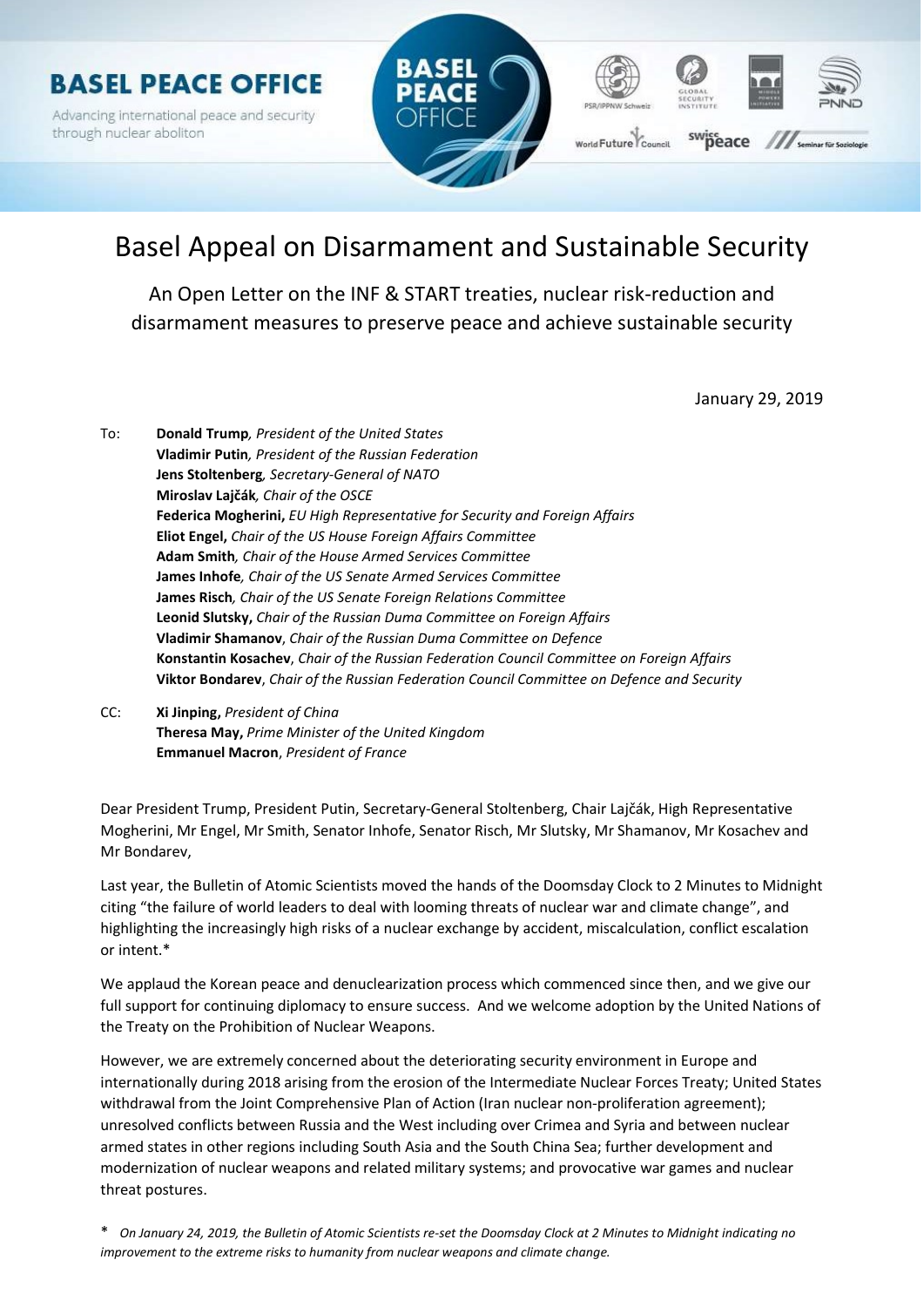## 1) INF Treaty

We are particularly concerned about the unravelling of the Intermediate Range Nuclear Forces (INF) Treaty, an historic agreement reached in 1987 between the United States and the Soviet Union to eliminate all of their nuclear and conventional ground-launched ballistic and cruise missiles with ranges of 500 to 5,500 kilometres, and to utilize extensive on-site inspections for verification of its implementation.

We call on the United States and Russia to refrain from developing and deploying weapons systems that could violate the Treaty, and to resolve compliance issues through dialogue and through enhanced work of the Special Verification Commission established by the Treaty.

We call on the Russian Duma and U.S. Congress to refuse to authorise, or allocate funding for, the development or deployment of weapons systems which might violate the Treaty, such as the Russian 9M729 missile, or which could provide similar capability as weapons prohibited under the INF Treaty, such as air or sea launched nuclear-armed cruise missiles.

And we call on European member States of NATO to re-affirm their opposition to any deployment of nuclear missiles in Europe.

# 2) New START Treaty

We are also concerned that the current conflicts may undermine the new START Treaty which provides common-sense limits and verification on the numbers of U.S. and Russian deployed strategic weapons and delivery vehicles , and which is set to expire in February 2021. We call on the US and Russia to extend the New START Treaty until 2026 and to undertake additional cuts to their nuclear stockpiles, either unilaterally or through negotiations.

## 3) Nuclear risk-reduction including No-First-Use

In order to reduce the risk of nuclear weapons use by accident, miscalculation or escalation, we call on Russia, the U.S. and NATO to re-affirm that a nuclear war cannot be won and must never be launched, and to implement such a declaration by adopting policies to never initiate the use of nuclear weapons ('no-first-use' policies). And we call on Russia and the U.S. to rescind their 'launch-on-warning' policies and to end their high operational readiness to use nuclear weapons.

## 4) Achieving a nuclear-weapon-free world

We highlight the universal obligation to achieve a nuclear-weapon-free world, and we welcome the commitment made by NATO and the United States to 'create the conditions' to realise this goal. We call on them to implement this commitment through:

- a) enhanced dialogue and engagement with other nuclear-armed States;
- b) developing an action plan for the comprehensive phase-out of nuclear deterrence and its replacement by common security;
- c) undertaking initial steps by reducing nuclear stockpiles, cancelling nuclear weapons modernisation programs, cutting nuclear weapons budgets and reallocating these funds to support sustainable development; and
- d) joining with other nuclear-armed and reliant States to negotiate a global nuclear weapons convention (to eliminate all nuclear weapons) as already supported by China, India, Pakistan, North Korea and most non-nuclear countries.

We reaffirm that disarmament helps create security, and we commit to acting resolutely for a nuclearweapons-free and less militarised world. We call on cities, parliaments, governments and civil society around the world to join us in this endeavour.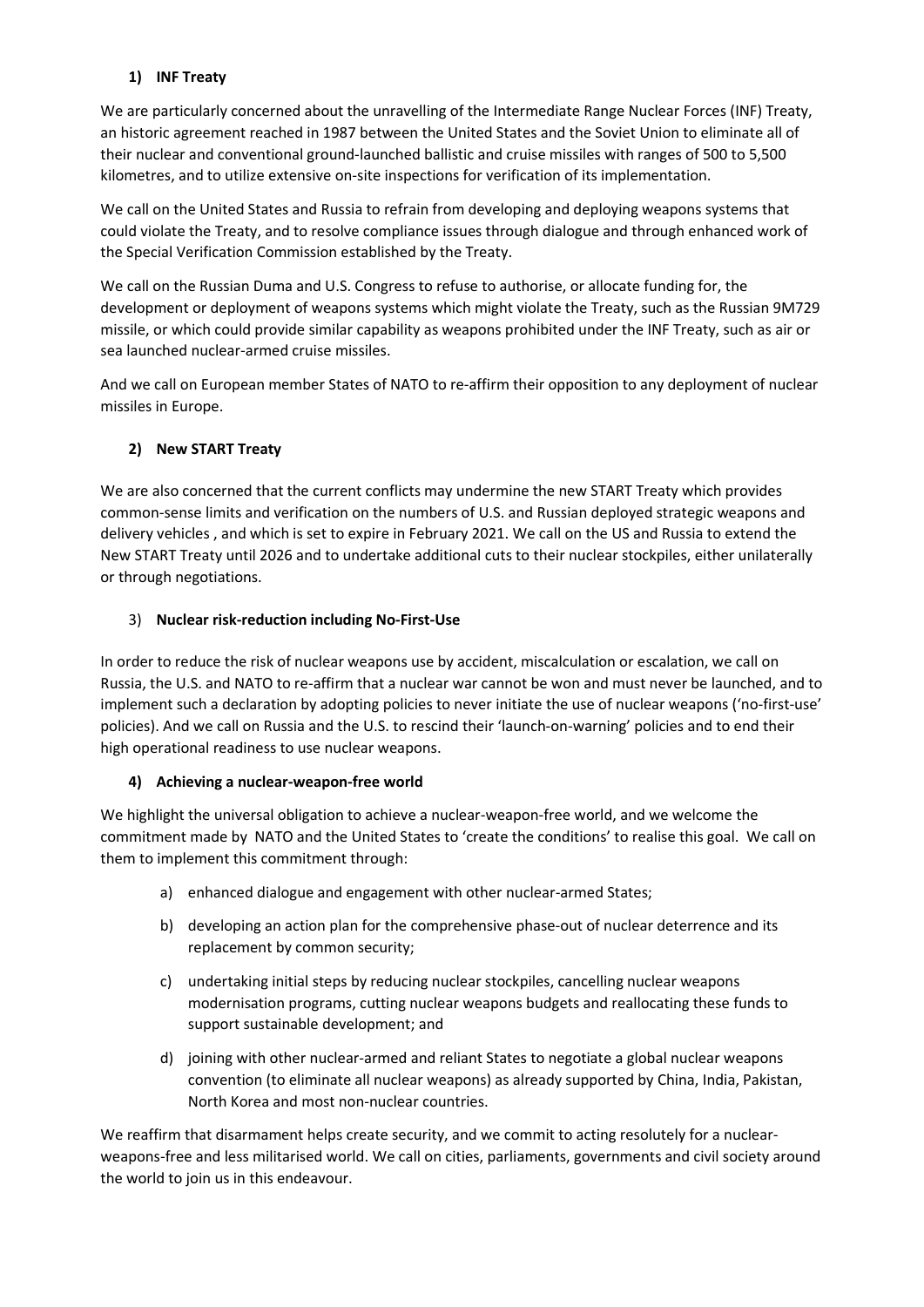# Endorsers:

# The Basel Appeal for Disarmament and Sustainable Security

is endorsed by the following legislators at local, state, national and regional levels (mayors and parliamentarians) and representatives of think tanks and civil society organisations working with legislators:

# 1. Mayors and city councillors/officials

Jon Askeland (Norway) Mayor of Radøy

Steve Benjamin (USA) Mayor of Columbia, South Carolina President, United States Conference of Mayors

Jackie Biskupski (USA) Mayor of Salt Lake City, Utah

Cllr David Blackburn (United Kingdom) Chair of UK and Ireland Nuclear Free Local Authorities

James Brainard (USA) Mayor of Carmel, Indiana

Sharon Weston Broome (USA) Mayor of Baton Rouge, Louisiana

Mathias De Clercq (Belgium) Mayor of Ghent, Member Mayors for peace

Kirk Caldwell (USA) Mayor of Honolulu, Hawaii

Joe Coviello (USA) Mayor of Cape Coral, Florida

T.M. Franklin Cownie (USA) Mayor of Des Moines, Iowa Vice-President Mayors for Peace

Bálint Csontos (Switzerland) President Grüne Baselland, Municipal Council Ramlinsburg.

Jakob R. Day (USA) Mayor of Salisbury, Maryland

Cllr. Audrey Doig (Scotland) Member of the Renfrewshire City Council Vice Convener of NFLA Scotland

Thor Edquist (Norway) Mayor of Halden

Jorge O. Elorza (USA) Mayor of Providence, Rhode Island

Stephanie Esswein (Germany) Mayor of Mutlangen

Cllr John Feely (Ireland) Vice Chair of Fermanagh and Omagh District Council

Karen M. Freeman-Wilson (USA) Mayor of Gary, Indiana

Cllr. Ernie Galsworthy (United Kingdom) Member, Merthyr Tydfil Local Council Chair, Nuclear Free Local Authorities Welsh Forum

Quentin M. Hart (USA) Mayor of Waterloo, Iowa

Philippe Hivert (France) Mayor of Grany Chef de projet chargé de la promotion de la Culture de Paix,de l'Histoire et des Relations Internationales

Thorvald Hillestad (Norway) Mayor of Re

Cllr. June Hitchen (United Kingdom) Lord Mayor of Manchester Vice-President of Mayors for Peace

Sylvester James (USA) Mayor of Kansas City, Missouri

Ivan Knez (Croatia) Mayor of Biograd na Moru. Vice-President of Mayors for Peace

Rick Kriseman (USA) Mayor of St. Petersburg, Florida

Alain Mathieu (France) Mayor of Lancy

Josep Mayoral (Spain) Mayor of Granollers. Vice-President of Mayors for Peace

Mark W. Mitchell (USA) Mayor of Tempe, Arizona

Cllr. Eddy Newman (United Kingdom) Manchester City Council representative

Richard Northey (New Zealand) Representing the Waitemata Local Board, Auckland, New Zealand

Lukas Ott (Switzerland) Former Member of parliament of the Canton of Basel-Landschaft Former Mayor of Liestal

William Peduto (USA) Mayor of Pittsburgh, Pennsylvania

Catherine E. Pugh (USA) Mayor of Baltimore, Maryland

Paul Quilès (France) Mayor of Cordes sur Ciel Président d'IDN (Initiatives pour le Désarmement Nucléaire) Former Defence Minister of France

Daniel Rossellat (Switzerland) Mayor of Nyon

Stefan Schostok (Germany) Lord Mayor and CEO of Hannover Vice-President of Mayors for Peace

Asle Schrøder (Norway) Mayor of Steigen

Odd Haktor Slåke (Norway) Mayor of Frogn

Richard Thomas (USA) Mayor of Mount Vernon, New York

Antonio Trebeschi (Italy) Sindaco di Collebeato (Mayor of Collebeato

Thore Vestby (Norway) Vice-President of Mayors for Peace

Nan Whaley (USA) Mayor of Dayton, Ohio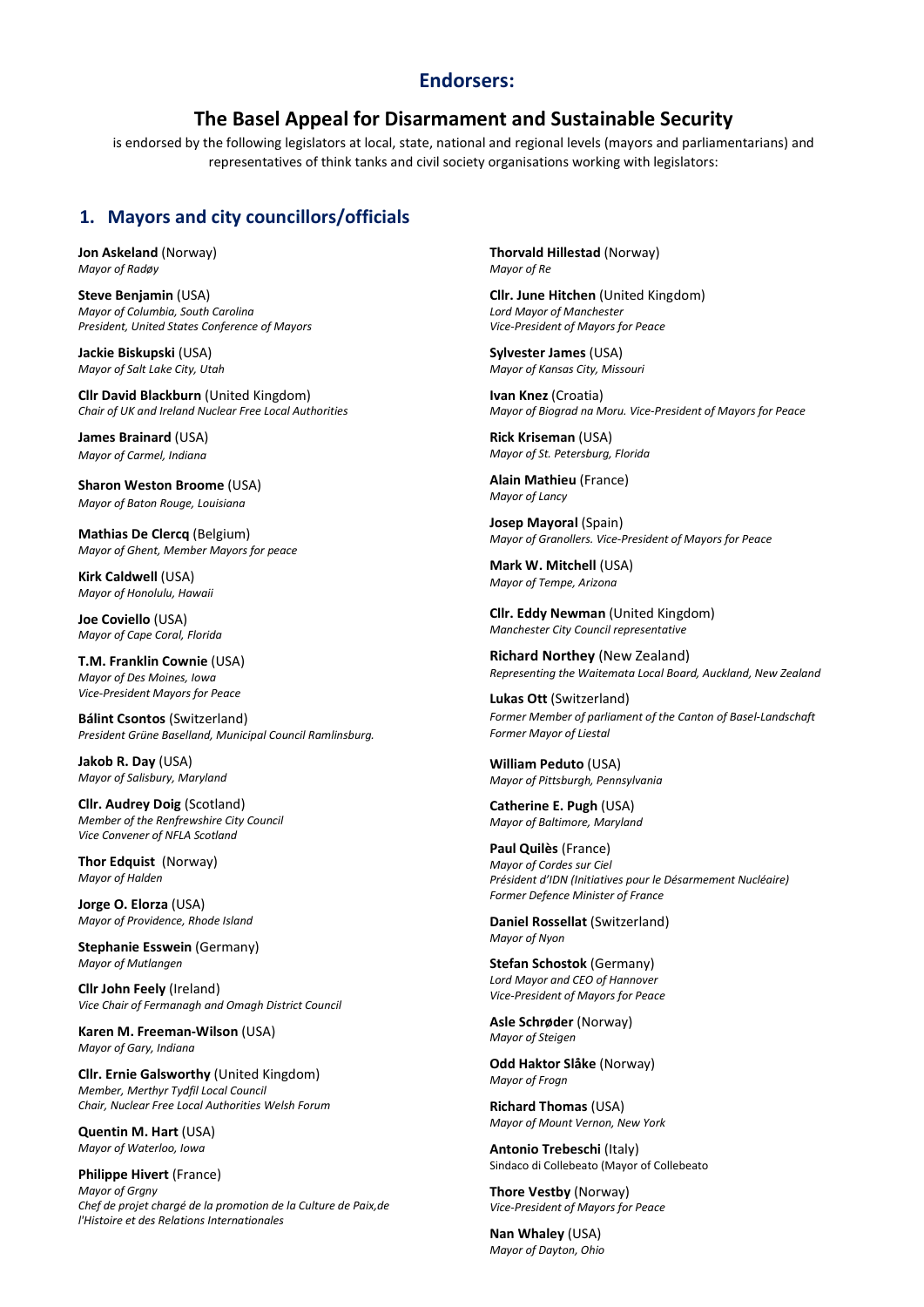# 2. Parliamentarians (current and former)

Stephan Ackermann MP (Switzerland) Member, Baselland Landrat Canton parliament

Senator Byrganym Aitimova (Kazakhstan) Chair, Committee on Socio-Cultural Development and Science Council Member, Parliamentarians for Nuclear Non-proliferation and Disarmament (PNND) Former Kazakhstan Ambassador to the United Nations in New York

### Mani Shankar Aiyar (India)

PNND Co-president Chair, Rajiv Gandhi Action Group for a Nuclear-Weapon-Free Word

Aytuğ Atıcı MP (Turkey) PNND Council Member

#### Senator Ivana Bacik (Ireland)

Leader of the Labour Party in the Seanad (Senate) Member of the Joint Oireachtas Committee on Foreign Affairs, Trade and Defence.

Lisa Badum MdB (Germany)

Spokesperson for Climate Policy Fraktion Bündnis 90/Die Grünen (German Green Party)

Petra Bayr MP (Austria) Chairwoman of the Development Policy Subcommittee. Executive Member of Parliamentarians for Global Action.

Claudia Beamish MSP (Scotland) Shadow Cabinet Secretary for Climate Change, Environment and Land

Iro Belluzzi MP (San Marino) Member, San Marino delegation to the Inter-Parliamentary Union

Pablo Bustinduy Amador MP, (Spain) Podemos Spokesperson in the Foreign Affairs Committee

Dr Isabelle Chevalley MP (Switzerland) Member, Swiss Parliament Commission on Education and Culture

Saber Chowdhury MP (Bangladesh) Honorary President of the Inter-Parliamentary Union PNND Co-President

Tamati Coffey MP (New Zealand) Member, Committee on Economic Development, Science & Innovation Former TV Host, New Zealand's Got Talent

Seán Crowe TD (Ireland) Sinn Féin Spokesperson on Foreign Affairs & Trade with special responsibility for International Affairs & Outreach

Don Davies, MP (Canada) Vice-Chair, House of Commons Standing Committee on Health Vice-Chair, Canada-China Legislative Association

Diether Dehm MdB (Germany) Chairperson, Subcommittee on Foreign Culture and Education Affairs

Paul Dewar (Canada) PNND Co-president Former Foreign Affairs Critic for the New Democratic Party

Linda Duncan MP (Canada) NDP International Development Critic

Pascal Durand, MEP (France) Member, European Parliament Committee on Constitutional Affairs

Lars Egeland MP (Norway) Nei til Atomvåpen and member of NATO Parliamentary Assembly Jill Evans MEP (United Kingdom) Former Vice-President of the Greens/European Free Alliance

Ute Finckh-Krämer (Germany) PNND Council Member Former Deputy Chair of the German Parliament Subcommittee on Disarmament, Arms Control and Non-Proliferation

Davide Forcellini MP (San Marino) Member, San Marino delegation to the Inter-Parliamentary Union

Raphael Fuhrer (Switzerland) Member of parliament of the Canton of Basel-Stadt

Ana Gomes MEP (Portugal) Member of the European Parliament Committee on Foreign Affairs and the Subcommittee on Security and Defense.

Barbara Gysi MP (Switzerland) Vice-President of the Social Democratic Party

Edine von Herold (Costa Rica) PNND Alumni Council Member Former Member of the Costa Rica Parliament

Jens Holm MP (Sweden) Member, Permanent Committee on European Union Affairs

Ottmar von Holtz MdB (Germany) Spokesperson of Bündnis 90/Die Grünen on Civil Conflict Prevention

Kelvin Hopkins MP (UK) Member, European Security Committee

Eva Joly, MEP (France) Vice Chair Committee Financial crimes, Tax evasion and Tax avoidance

Sadet Karabulut MP (Netherlands) Socialist Party Spokesperson, Foreign Affairs, Defense & Development

Katja Keul MdB (Germany) Spokesperson of Bündnis 90/Die Grünen on Disarmament Affairs

Bill Kidd MSP (Scotland) PNND Co-president Convenor, All-Party Group on Nuclear Disarmament

Sergey Kolesnikov MD (Russia) Co-President, IPPNW Russia Member of the Duma, 2008-2014 PNND Co-President, 2008-2015

Philippe Lamberts MEP (Belgium) Member, EP Conference of Presidents Member, EP Committee on Economic and Monetary Affairs

Hélène Laverdière MP (Canada) NDP Foreign Affairs Critic

Maria Lazzarini MP (San Marino) Member, San Marino delegation to the Inter-Parliamentary Union

Solfrid Lerbrekk MP (Norway) Member, Standing Committee on Labour and Social Affairs

Senator Sue Lines (Australia) Deputy President of the Senate

Jan Logie MP (New Zealand) Parliamentary Under-Secretary for Justice (Sexual and Domestic Violence Issues).

Mogens Lykketoft MP (Denmark) Former Foreign Minister President of the 70th Session of the United Nations General Assembly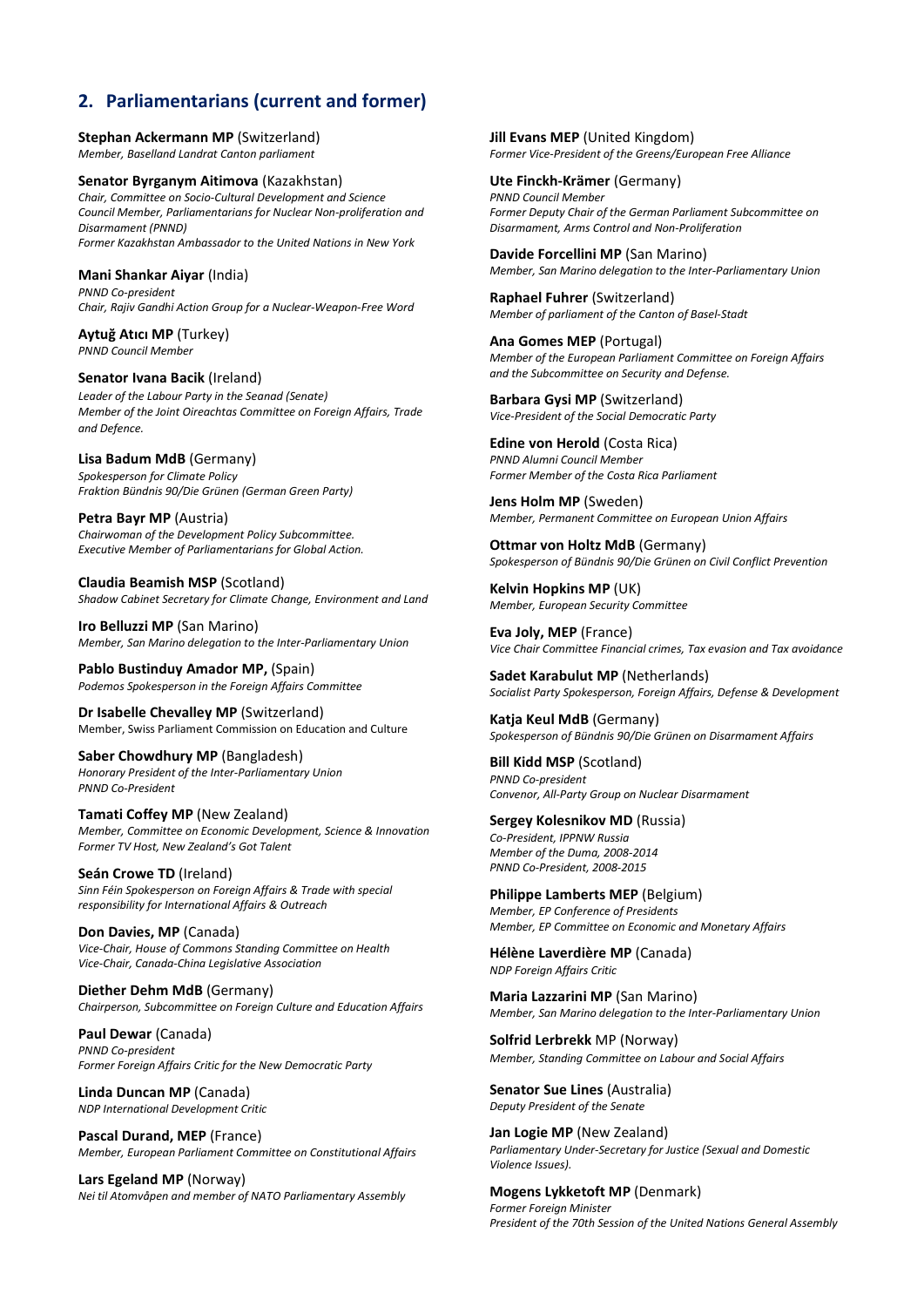### Jacques-André Maire MP (Switzerland)

Tolegen Mukhamejanov (Kazakhstan) Composer and poet, President, Peace Through Culture Association Co-Chair, World Forum of Spiritual Culture Former Member, Kazakhstan Senate

John Mason MSP (Scotland) Member of the Scottish Parliament for Glasgow Shettleston

Lisa Mazzone MP (Switzerland) Member, Swiss Parliament Commission on Legal Affairs and Security

Baroness Sue Miller (United Kingdom) Member of the UK House of Lords PNND Co-president

Fabian Molina MP (Switzerland) Member of the Foreign Affairs Committee

Marica Montemaggi (San Marino) Member, San Marino delegation to the Inter-Parliamentary Union

Christine Muttonen (Austria) PNND Co-president Former President of the OSCE Parliamentary Assembly

Margareta Kiener Nellen MP (Switzerland) Head, Swiss parliament delegation to the OSCE Parliamentary Assembly Chair, OSCEPA Committee for democracy, human rights and humanitarian questions

Senator David Norris (Ireland) Former Leader of the Seanad Independent Group

Marit Nybakk (Norway) PNND Co-President. President, Norwegian Association for Women's Rights Former Vice-President of the Norwegian Parliament Former President of the Nordic Council

### Bram van Ojik MP (Netherlands) Member, Foreign Affairs Committee and Netherlands delegation to the OSCE Parliamentary Assembly Netherlands Ambassador to Benin (2003-2006)

Leader of the Greens Party (2012-2015)

Maureen O'Sullivan MP (Ireland) Member of the Committee on Foreign Affairs, Trade and Defence

Cem Özdemir MdB (Germany) Chair, Bundestag Committee on Transport and Digital Infrastructure Member, Foreign Affairs Committee

Lilianne Ploumen MP (Netherlands) Labour Party Spokesperson on Foreign Affairs Founder, She Decides Minister for Foreign Trade and Development Cooperation (2012-2017)

### Dr Sahar Qawasmi MP (Palestine) Member of the Palestinian Legislative Council Gynaecologist at Al Mizan Hospital and New Life Centre.

Eva Quistorp (Germany) Former member of the European Parliament. Founder member of the Greens Party. Co-founder of Women for Peace Germany and Europe.

Rudolf Rechsteiner (Switzerland) President Ethos Foundation Former Member of the Swiss National Assembly

Michèle Rivasi MEP (France) Member, Committee on the Environment, Public Health & Food Safety Former Chair of Greenpeace France

Matt Robson (New Zealand) NZ affiliate of the International Association of Lawyers Against Nuclear Arms Former New Zealand Minister for Disarmament and Arms Control

Douglas Roche O.C. (Canada) PNND Founding Chairperson Former Member of the Senate and House of Commons Former Canada Disarmament Ambassador

Claudia Roth MP (Germany) Vice-President of the Bundestag Head of German delegation to the Inter-Parliamentary Union

Manuel Sarrazin MdB (Germany) Spokesperson of Bündnis 90/Die Grünen on Eastern European Affairs

Jordi Solé MEP (Spain) Member, European Parliament Committee on Foreign Affairs

Biyika Lawrence Songa MP (Uganda) Board Chair, Green Alternatives and Peace Movement Founder, Nilo-Saharan Institute

Bart Staes MEP (Belgium) Member, European Parliament Delegation for relations with the United States

Jan Tinetti MP (New Zealand) Deputy Chair, Parliamentary Committee on Education and Workforce.

Mirko Tomassoni MP (San Marino) Captain Regent (Head of State) Head of Delegation to the Inter-Parliamentary Union

Erkki Tuomioja MP (Finland) Social-Democratic Party

Mara Valentini MP (San Marino) Member, San Marino delegation to the Inter-Parliamentary Union

Bodil Valero MEP (Sweden) Member, EP Subcommittee on Security and Defence Member, EP Committee on Civil Liberties, Justice and Home Affairs

Kathleen Van Brempt MEP (Belgium) Member, EP Intergroup on Extreme Poverty and Human Rights Former Minister for Mobility, Social Economy and Equal Opportunities in the Flemish Government

Louisa Wall MP (New Zealand) Member Foreign Affairs, Defence and Trade Committee Member, NZ Women's Rugby World Cup Champions 1998

Baroness Walmsley (United Kingdom) Co-Deputy Leader of the Liberal Democrat Peers

Julie Ward MEP (United Kingdom) Member EP Committee on Culture and Education

Meka Whaitiri MP (New Zealand) Member, Committee on Maori Affairs

Poto Williams MP (New Zealand) Member, Economic Development, Science and Innovation Committee Assistant Speaker of Parliament

Uta Zapf (Germany) Former Member of the Bundestag (German Parliament) Former Chair, Bundestag Committee on Disarmament & Arms Control Inaugural Co-President of PNND

Gerhard Zickenheiner MdB (Germany)

Member of the Advisory Committee on Sustainable Development Bündnis 90/ Die Grünen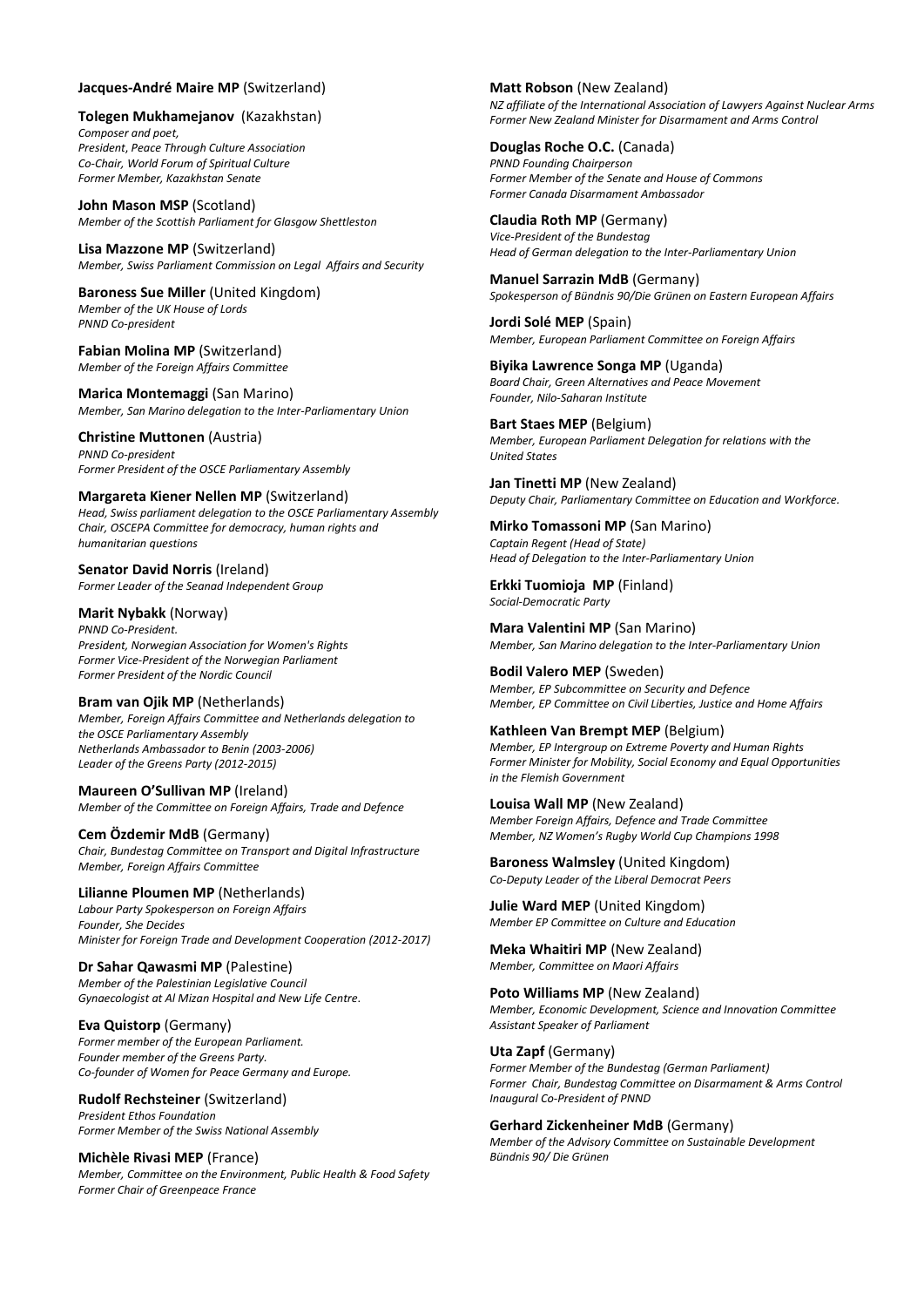# 3. Representatives of think-tanks and civil society organisations

Martin Almada (Paraguay) Human Rights Campaigner Right Livelihood Award Laureate 2002

Edy Korthals Altes (Netherlands) Former Netherlands Ambassador Former President, Religions for Peace

Amplify (International) Board members of Amplify

John Scales Avery (Denmark) Chairman, Danish National Group of Pugwash

Wolfgang Biermann (Germany) Co-editor of transatlantic Appeal for Détente NOW!

Phon van den Biesen (Netherlands) Vice-President of the International Association of Lawyers Against Nuclear Arms (IALANA)

Roland Blach (Germany) Geschäftsführer, Deutsche Friedensgesellschaft -Vereinigte KriegsdienstgegnerInnen (DFG-VK) (Secretary, German peace society – United War Resisters)

Derman Boztok MD (Turkey) IPPNW International Councillor

John Burroughs (USA) Executive Director, Lawyers Committee on Nuclear Policy

Jackie Cabasso (USA) North American Coordinator, Mayors for Peace

Tad Daley (USA) Director of Policy Analysis, Citizens for Global Solutions

Jayantha Dhanapala (Sri Lanka) Former UN Under-Secretary-General for Disarmament Affairs

Margaret Downs (United Kingdom) Campaign for Nuclear Disarmament – Oxford

Sérgio Duarte (Brazil) President of Pugwash Conferences on Science and World Affairs Former United Nations Under-Secretary-General for Disarmament

Carlos Villan Duran (Spain) President, Spanish Society for International Human Rights Law

Edinburgh CND (United Kingdom) Board Members of Edinburgh CND

Daniel Ellsberg (USA) Right Livelihood Award Laureate 2006 Olof Palme Award 2018

Scilla Elworthy (United Kingdom) Founder, Oxford Research Group and Peace Direct Member, World Future Council

Gareth Evans (Australia) Former Foreign Minister of Australia; President Emeritus of International Crisis Group; Co-chair of Australia-Japan International Commission on Nuclear Non=Proliferation and Disarmament

Jean-Jacques Fasnacht MD (Switzerland) President PSR/IPPNW Switzerland

Anwar Fazal (Malaysia) Right Livelihood Award (1982)

Marc Finaud (France/Switzerland) Senior Programme Advisor, Geneva Centre for Security Policy

Andreas Alexander Fosby (Norway) President, Oslo Nei til Atomvåpen (No to Nuclear Weapons) Mary-Ellen Francoeur (Canada) Pax Christi Toronto

Emilie Gaillard (France) Professor of environmental law at Sciences Po Rennes France Member, International Association of Lawyers Against Nuclear Arms

Yira Marcela Godoy Ortega (Switzerland) Founder and Director, Primavera de Paz/Printemps de Paix

Jonathan Granoff (USA) President, Global Security Institute

John Hallam (Australia) Chair, Human Survival Project PNND Australia Coordinator Co-convenor, Abolition 2000 working group on reducing nuclear risks

Regina Hagen (Germany) Spokesperson, Abolition 2000 Germany

Marianne Hanson (Australia) Associate Professor of International Relations, School of Political Science & International Studies, The University of Queensland

David Hartsough (USA) Director, Peaceworkers Co-Founder, World Beyond War

Patrick Hiller (USA) Executive Director, War Prevention Initiative

Otto Jäckel (Germany) Chair, IALANA Germany

Bawa Jain (USA) Secretary General, World Council of Religious Leaders

Enkhsaikhan Jargalsaikhan (Mongolia) President, Blue Banner Former Ambassador of Mongolia to the United Nations

Jana Jedličková (Czech Republic) Chair, PragueVision Institute for Sustainable Security

Brian Jones (Wales) Vice Chair, Campaign for Nuclear Disarmament Cymru

Randy Kehler (USA) Co-Founder & National Coordinator, Nuclear Weapons Freeze Campaign

Claudio Knüsli MD (Switzerland) Board Member PSR Schweiz, the Swiss affiliate of International Physicians for the Prevention of Nuclear War

Arailym Kubayeva (Germany) Project Coordinator, Friedenswerksatt Mutlangen e.V. (Peace Workshop Mutlangen)

Ida Kuklina (Russia) Union of the Committees of Soldiers Mothers of Russia Right Livelihood Laureate 1996

Dominique Lalanne (France) Co-président Abolition des armes nucléaires-Maison de Vigilance

David Lowry (United Kingdom) Former director, European Proliferation Information Centre, London. Senior international Research Fellow, Institute for Resource and Security Studies, Cambridge, Massachusetts, USA

Luc Mampaey (Belgium) Directeur, Groupe de recherche et d'information sur la paix et la sécurité (GRIP)

Ramzy Mansour (Australia) Member, International Campaign to Abolish Nuclear Weapons (ICAN)